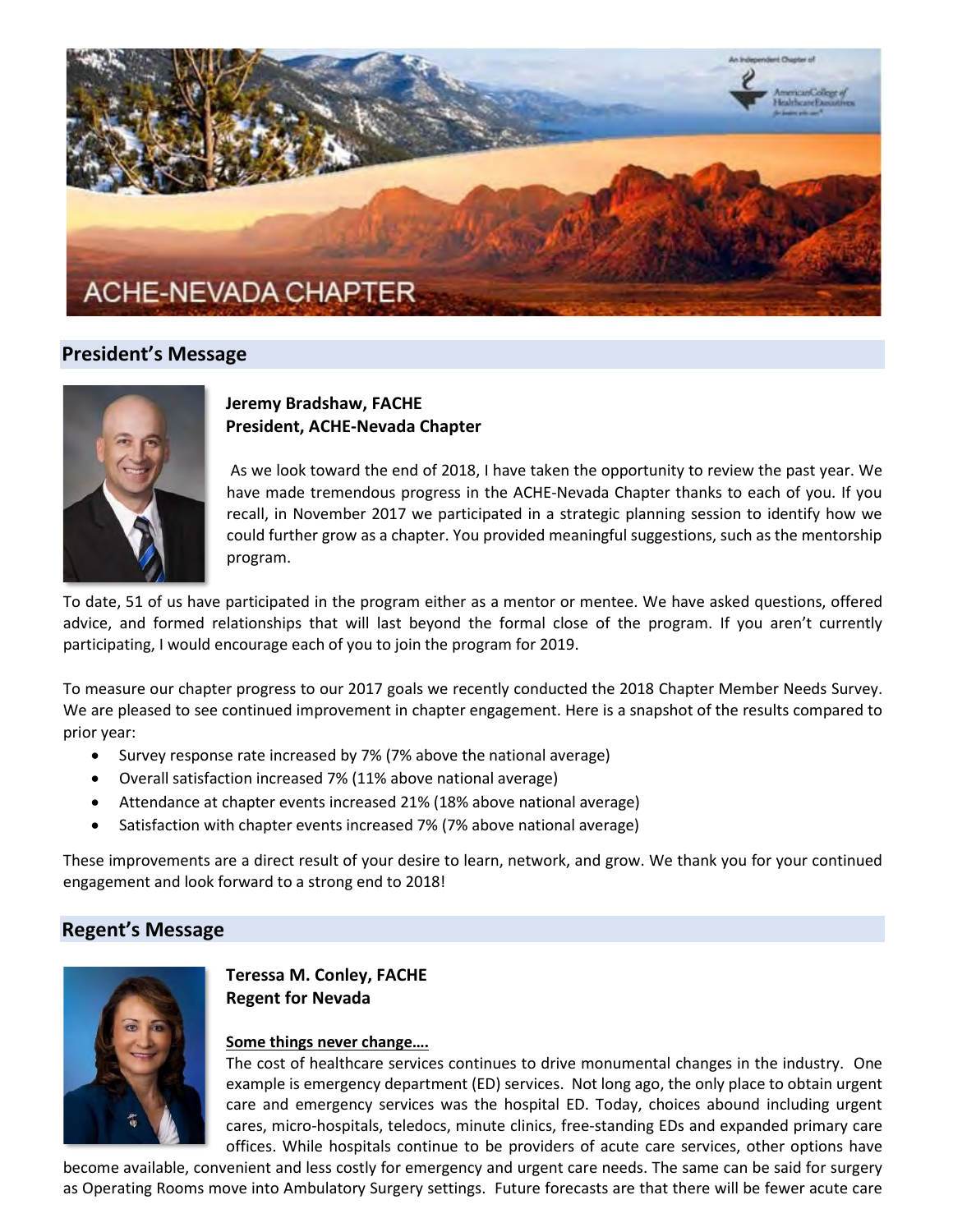hospitals. Many systems are developing a network of integrated care delivery services with attention to outpatient and primary care. While acute and tertiary services will continue to be in the mix, growth is most evident in outpatient arenas.

While some things change, others remain timeless. Regardless of the setting, delivery of healthcare is still a human to human interaction and calls for providers and leaders that are focused on quality patient care and healthcare excellence. Education and development of healthcare leaders is more relevant than ever before. For the past 85 years, ACHE has and continues to be an anchor and resource for the education, development, research and ethical foundations of healthcare professionals amidst a rapidly changing healthcare industry.

#### **CareerEDGE**

ACHE members can access a resource called CareerEDGE. CareerEDGE offers support for career planning, values assessment, skills, job fit and career management. Self-guided tours are available on the website. The most value from this resource, however, comes for an assisted tour, mentoring support and review of assessment results. I am currently completing training on the system to support Nevada Chapter members and students with CareerEDGE. There will be more to come as I complete the training in the next 8 weeks.

#### **Higher Education Network: University of Nevada – Las Vegas (UNLV)**

The role of the Regent is to support the designated higher education network (HEN) colleges and universities with graduate and undergrad programs in Health Administration. UNLV's program in Health Administration is the designated HEN for ACHE in Nevada. The program is under the leadership of **Christopher R. Cochran, PhD.** Dr. Cochran has diligently worked the last several years to obtain program accreditation from the Commission of Accreditation for Healthcare Management Education (CAHME). This is a hallmark for any program. Accreditation from this national accrediting agency helps to ensure quality and program consistency. The CAHME only accredits prestigious and selective healthcare administration programs based on strict professional guidelines.

*Congratulations Dr. Cochran and the UNLV team in obtaining CAHME accreditation and for elevating the education in Nevada!*

#### **Nevada Hospital Association Annual Meeting**

Many of you have joined me at the Nevada Hospital Association Annual Meeting in Lake Tahoe, on August 28-30. I hope you had the opportunity to listen to the ACHE sponsored panel presentation during lunch on Wednesday, August 29. The topic was Behavioral Health and we put together a stellar panel.

# **Welcome to our new ACHE-Nevada members!**



Charles Benninger Shane Gesundheit Ryan Mandell Martha Tokos Jana Elliot Blaine Guinn Amy McCombs Ian Wayman Lyle Engler Kurt Gunther Louis Mendiola Hung Wu Douglas Geinzer Terry Houston Megan Pagni Kris Zierolf

Renardis Banks Lucy Gesundheit Mike Magera Michele Tarantino

# **Recent Events**

Thank you to all who attended our August Meet the CEO event. Over 20 attendees (and many new faces!) gathered at Southern Hills Hospital to support ACHE-Nevada Chapter and network with other healthcare professionals to listen to CEO Adam Rudd talk about his career path and how a degree in industrial engineering led to a career in healthcare administration. Afterwards, Adam answered questions and provided advice on diversity in the workplace and promoting a culture of safety and patient satisfaction. Special thank you to Adam for sharing your experiences and your expertise.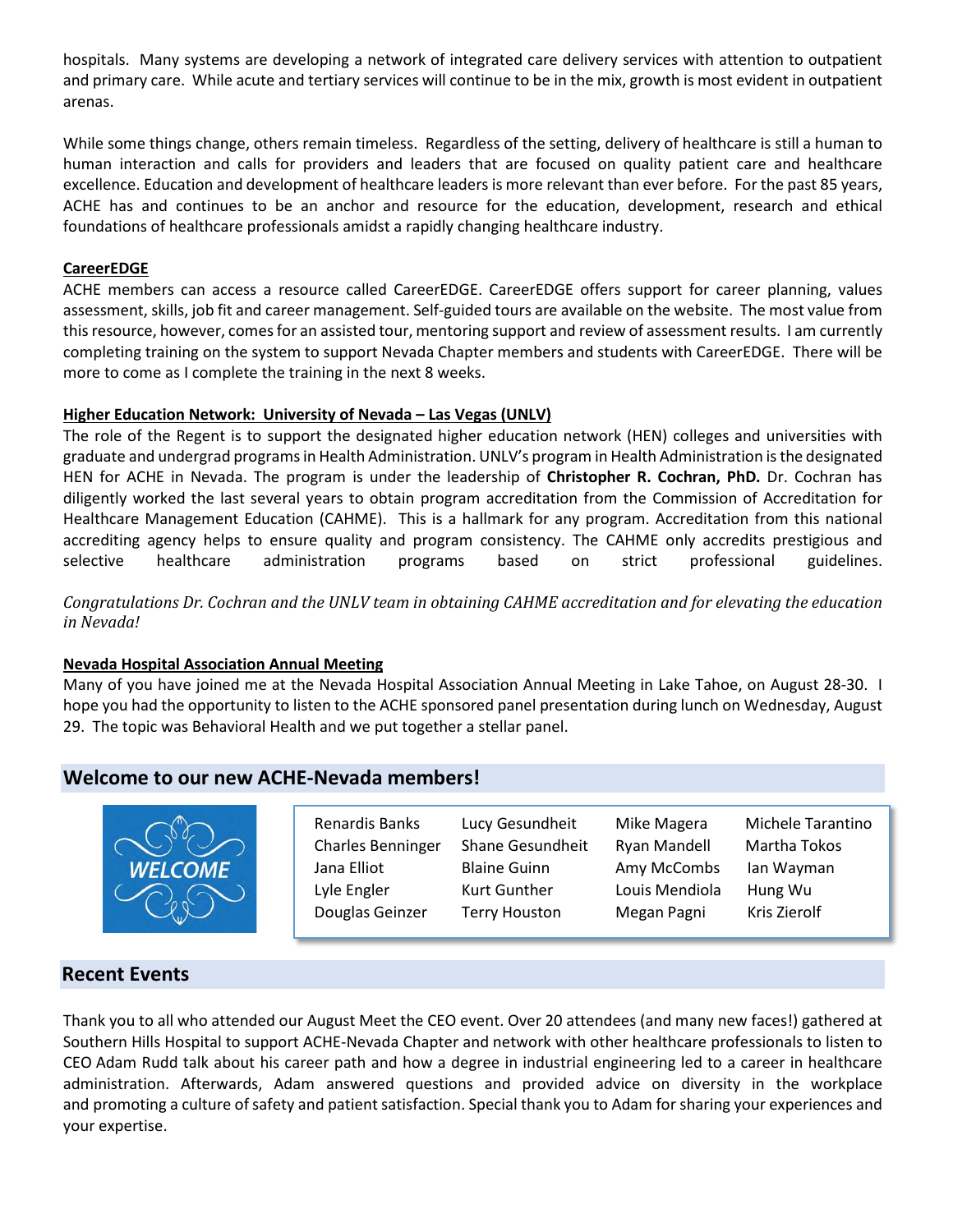# **MENTORING MIX UP By AJ Wagner**

This past August, the ACHE Nevada Chapter hosted a mentor mix-up event at Nevada Donor Network. As a current mentee, I was excited for the opportunity to meet other mentors and current leaders in healthcare. A panel of industry leaders in Human Resources, including Sara Levinson, HR Director at the Nevada Donor Network, and Wayne Cassard, HR Market Director for the Valley Health System, discussed important and current issues facing human resources in healthcare. The panel also included Jeremy Bradshaw, CEO at MountainView Hospital and Nevada Chapter President, and was moderated by Matt Wadsworth, Vice President of Clinical Affairs at the Nevada Donor Network.



The opportunity to listen to the expert panel was great, but we also had the opportunity to prepare questions ahead of time to be answered. Not only did they answer important questions, but I had the amazing opportunity to sit down



and have one-on-one discussions with many other leaders. Having the opportunity to speak with different people from a variety of healthcare backgrounds is important for students and early careerists as it exposes them to the different opportunities in healthcare. During the speed mentoring section, I personally got to meet with a VP of physician and provider relations, and two directors from different companies. There were many other people I unfortunately did not get the opportunity to meet, but the event was truly a worthwhile experience that I would recommend to anyone.

#### **Meet the Administrator: Greg Griffin, Chief Operating Officer – Optum Care**



**Face-to-Face Education Session: Telemedicine, Organ Procurement**



#### **Meet the CEO: Joe Ferriera, CEO – Nevada Donor Network**

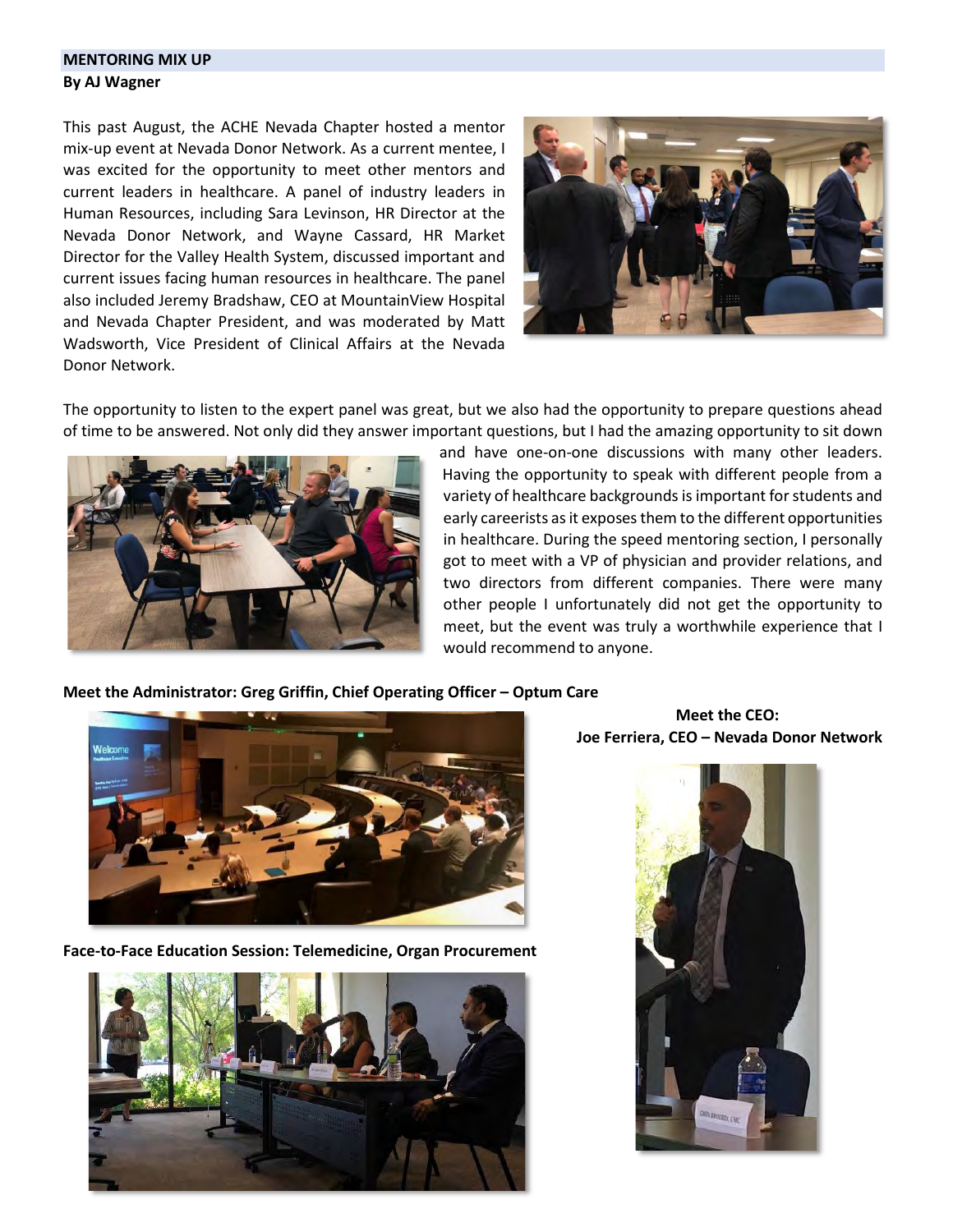# **Upcoming 2018 Events**

# **We look forward to seeing you at the events below!**

| September 13 | $5:00 \text{pm} - 8:00 \text{pm}$  | Las Vegas        | <b>Southern Nevada Networking Mixer</b>                                                  |
|--------------|------------------------------------|------------------|------------------------------------------------------------------------------------------|
|              |                                    |                  | PWY Tavern - 980 W. Flamingo Rd., Las Vegas, NV 89147                                    |
|              |                                    |                  | <b>Buy Ticket: Southern Mixer (Non-Members Welcome)</b>                                  |
| September 21 | $7:30am - 9:00am$                  | Las Vegas        | <b>Face-to-Face Education (1.5 Credits)</b>                                              |
|              |                                    |                  | Session: Employing Social Media to Build Customer Satisfaction                           |
|              |                                    |                  | and Community Outreach                                                                   |
|              |                                    |                  | Desert Springs Hospital - South Magna Conference Room                                    |
|              |                                    |                  | 2075 E. Flamingo Road, Las Vegas, NV 89119                                               |
|              |                                    | Reno             | RENO:                                                                                    |
|              |                                    |                  |                                                                                          |
|              |                                    | Remote           | Renown Regional Medical Center - Sierra 101 Conference Room                              |
|              |                                    | <b>Broadcast</b> | 1195 Mill Street, Reno, NV 89502                                                         |
|              |                                    |                  | Register Here: Face-to-Face - Social Media                                               |
| October 4    | $8:00am - 5:00pm$                  | Las Vegas        | <b>Face-to-Face Education (3 Credits)</b>                                                |
|              |                                    |                  | 2018 Nevada Minority Health and Equity Coalition Impact                                  |
|              |                                    |                  | Summit                                                                                   |
|              |                                    |                  | Nevada State College - Rogers Student Center                                             |
|              |                                    |                  | 1300 Nevada State Dr., Henderson, NV 89002                                               |
|              |                                    |                  | <b>Register Here: Diversity Summit</b>                                                   |
|              |                                    |                  |                                                                                          |
| October 5    | $5:00 \text{pm} - 8:00 \text{pm}$  | Reno             | Meet the Administrator - Sandra DeLeon, FACHE, CMPE, MSHA,                               |
|              |                                    |                  | <b>MSW</b>                                                                               |
|              |                                    |                  | SpineNevada - 5310 Kietzke Lane, Suite 104, Reno, NV 89511                               |
|              |                                    |                  | FREE RSVP - SpineNevada                                                                  |
| October 9    | See Link for                       | Las Vegas        | <b>Nevada Health Care Forum</b>                                                          |
|              | <b>Session Schedule</b>            |                  | Enclave Events Center - 5810 S. Eastern Ave., Las Vegas, NV 89119                        |
|              |                                    |                  | Nevada Health Care Forum                                                                 |
|              |                                    |                  |                                                                                          |
| October 19   | 7:30am - 9:30am                    | Reno             | 2 <sup>nd</sup> Annual Northern Nevada Women's Leadership Breakfast                      |
|              |                                    |                  | Renown Regional Medical Center - Mack Auditorium                                         |
|              |                                    |                  | 1155 Mill Street, Reno, NV 89502                                                         |
|              |                                    |                  |                                                                                          |
|              |                                    | Live             | <b>Banner Churchill Community Hospital</b>                                               |
|              |                                    | Stream           | 801 E. Williams, Fallon, NV 89406                                                        |
|              |                                    |                  |                                                                                          |
|              |                                    |                  | Register Here: Reno Women's Leadership Breakfast                                         |
| November 1   | 7:30am - 9:00am                    | Reno             | Meet the CEO - Dr. Doug Merrill CMO - Renown Health                                      |
|              |                                    |                  | Details To Be Announced                                                                  |
| November 1   | $5:30$ pm - $8:30$ pm              | Las Vegas        | <b>Mentorship Program Celebration</b>                                                    |
|              |                                    |                  | Distill - 10820 W. Charleston Blvd., Las Vegas, NV 89135                                 |
|              |                                    |                  | Buy Ticket: Mentorship Celebration (Non-Members Welcome)                                 |
|              |                                    |                  |                                                                                          |
| November 7   | $12:00 \text{pm} - 1:00 \text{pm}$ | Las Vegas        | <b>Panel Session: Association Health Plans</b>                                           |
|              |                                    |                  | Holland & Hart - 9555 HillwoodDr. Fl 2, Las Vegas, NV 89134                              |
|              |                                    |                  | Details To Be Announced                                                                  |
|              |                                    |                  |                                                                                          |
| December 6   | $5:00 \text{pm} - 8:00 \text{pm}$  | Las Vegas        | Joint Association Holiday Mixer & Toy Drive                                              |
|              |                                    |                  | Sierra Gold - 6515 S. Jones Blvd., Las Vegas, NV 89118                                   |
|              |                                    |                  | Details To Be Announced                                                                  |
| December 12  |                                    |                  |                                                                                          |
|              | $5:00 \text{pm} - 8:00 \text{pm}$  | Reno             | <b>Joint Association Holiday Mixer</b><br>Freight House - 250 Evans Ave., Reno, NV 89501 |
|              |                                    |                  | Details To Be Announced                                                                  |
|              |                                    |                  |                                                                                          |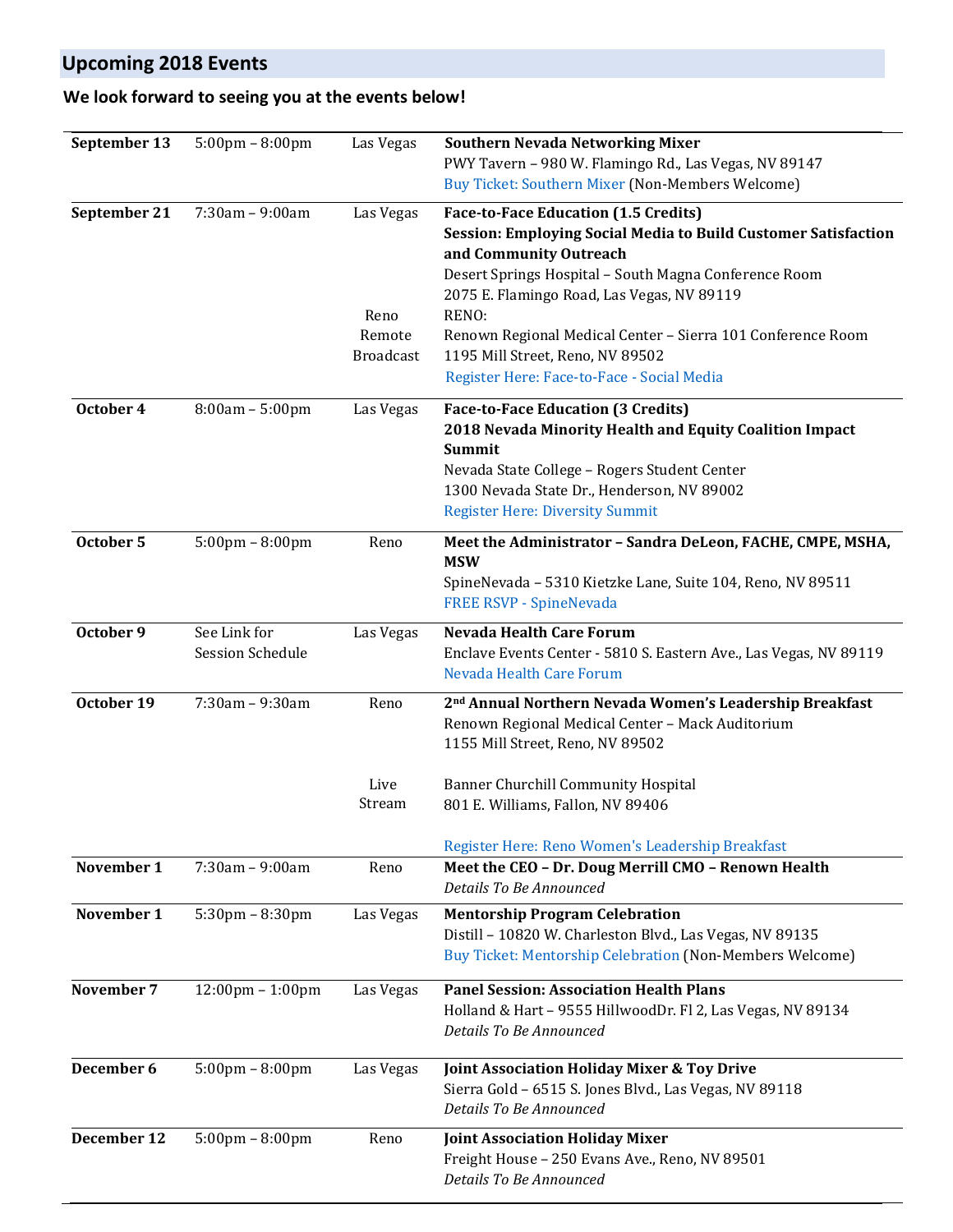

#### **SOCIAL MEDIA By: Nicholas Carlisle**

ACHE's social media platforms give the organization exposure through three outlets; the ACHE Nevada Chapter website, our LinkedIn, and Facebook pages. These outlets are excellent sources of the latest information regarding upcoming events, access to membership, and are fantastic tools for networking among healthcare professionals for members and non-members alike.

The website, **Nevada.ACHE.org**, is the hub of basic information regarding upcoming ACHE events including our meet the CEO events and Face-to-Face education sessions like our **Employing Social Media to Build Customer Satisfaction and Community Outreach** panel discussion and event on **September 21st at Desert Springs Hospital** which is worth 1.5 education credits.

Our **LinkedIn** page allows access to extensive professional networks not just in healthcare but many other related disciplines and is a fantastic resource for resume building.

**Facebook** is also a great outlet for chapter and upcoming event information and has many pictures of past events and current ACHE-Nevada leadership. Our Facebook page serves as the primary portal for chapter information as it sees the most amount of internet traffic.

> **Nevada Minority Health and Equity Coalition Impact Summit A Call to Action: Equity of Care through Education, Inclusion and Advocacy**

# **Are you ready to eliminate disparities in Healthcare? By David Loaiza-Funk**

The fundamental objectives of the healthcare management profession are to maintain or enhance the overall quality of life, dignity and well-being of every individual needing healthcare service and to create an equitable, accessible, effective and efficient healthcare system. Healthcare executives have an obligation to act in ways that will merit the trust, confidence and respect of healthcare professionals and the general public. In part – healthcare executives must promote a culture of inclusivity that seeks to prevent discrimination on the basis of race, ethnicity, religion, gender, sexual orientation, age or disability to its employees and to the community that they serve; In the patient care setting and employment settings, managing a more diverse patient population and workforce means gaining more perspectives on how to manage challenges and achieve organizational success.

According to a recent [research study](https://urldefense.proofpoint.com/v2/url?u=https-3A__eur04.safelinks.protection.outlook.com_-3Furl-3Dhttps-253A-252F-252Fwww.ncbi.nlm.nih.gov-252Fpmc-252Farticles-252FPMC4355692-252F-26data-3D02-257C01-257C-257C45fafc1f828d499bd39108d614997730-257C84df9e7fe9f640afb435aaaaaaaaaaaa-257C1-257C0-257C636719046691602751-26sdata-3DSm-252F0W2vk4-252FSLcllXqgrVrhp17KJL2YUPzEf0EgmWZyQ-253D-26reserved-3D0&d=DwMGaQ&c=9fZnZOgPWmHmvevlab4V4DSjtBMjorSlbQYfK_MauDg&r=FAmhtjqaISz8dVQoW-QtTEYHoefMXkvDDJGf4uF-Jve016TRARYhRt6wvHMnoEeT&m=b5Eh8woi86XK7jQyHpj6wWzb1HFU97e30lK5ZqL5eyU&s=8TFHzyNsnfZdsrGF4PjQ39fegteQVLPbtw1YR6slNGE&e=) published in the American Journal of Public Health, people with significant disabilities account for more than 12% of the US population facing greater obstacles to optimal health.

We can easily fix this with your support. On Thursday, **October 4, 2018** from **8:00am – 5:00pm,** we will meet at the Nevada State college to:

- Collaboratively develop priorities from cross-sections of the health care industry to impact the agenda for Nevada's upcoming 80th Legislative Session;
- Learn techniques to enhance inclusion of underserved populations including persons with disabilities and LBGTQ communities;
- Engage regional and federal level officials as they deliver the latest updates on public health policies.

Your participation will allow you to make a difference in your organization and at the state level.

**Register today at [Equityofcare.eventbrite.com](https://urldefense.proofpoint.com/v2/url?u=https-3A__eur04.safelinks.protection.outlook.com_-3Furl-3DEquityofcare.eventbrite.com-26data-3D02-257C01-257C-257C45fafc1f828d499bd39108d614997730-257C84df9e7fe9f640afb435aaaaaaaaaaaa-257C1-257C0-257C636719046691602751-26sdata-3DN-252BXktBtM1VrMBuL-252BXFxtFQuXxeN8iiIs9gesLZTP5Oc-253D-26reserved-3D0&d=DwMGaQ&c=9fZnZOgPWmHmvevlab4V4DSjtBMjorSlbQYfK_MauDg&r=FAmhtjqaISz8dVQoW-QtTEYHoefMXkvDDJGf4uF-Jve016TRARYhRt6wvHMnoEeT&m=b5Eh8woi86XK7jQyHpj6wWzb1HFU97e30lK5ZqL5eyU&s=cGrUDBi1uheNvDUcN-jpECpwZS8lWPx92si6wTzaMCg&e=)**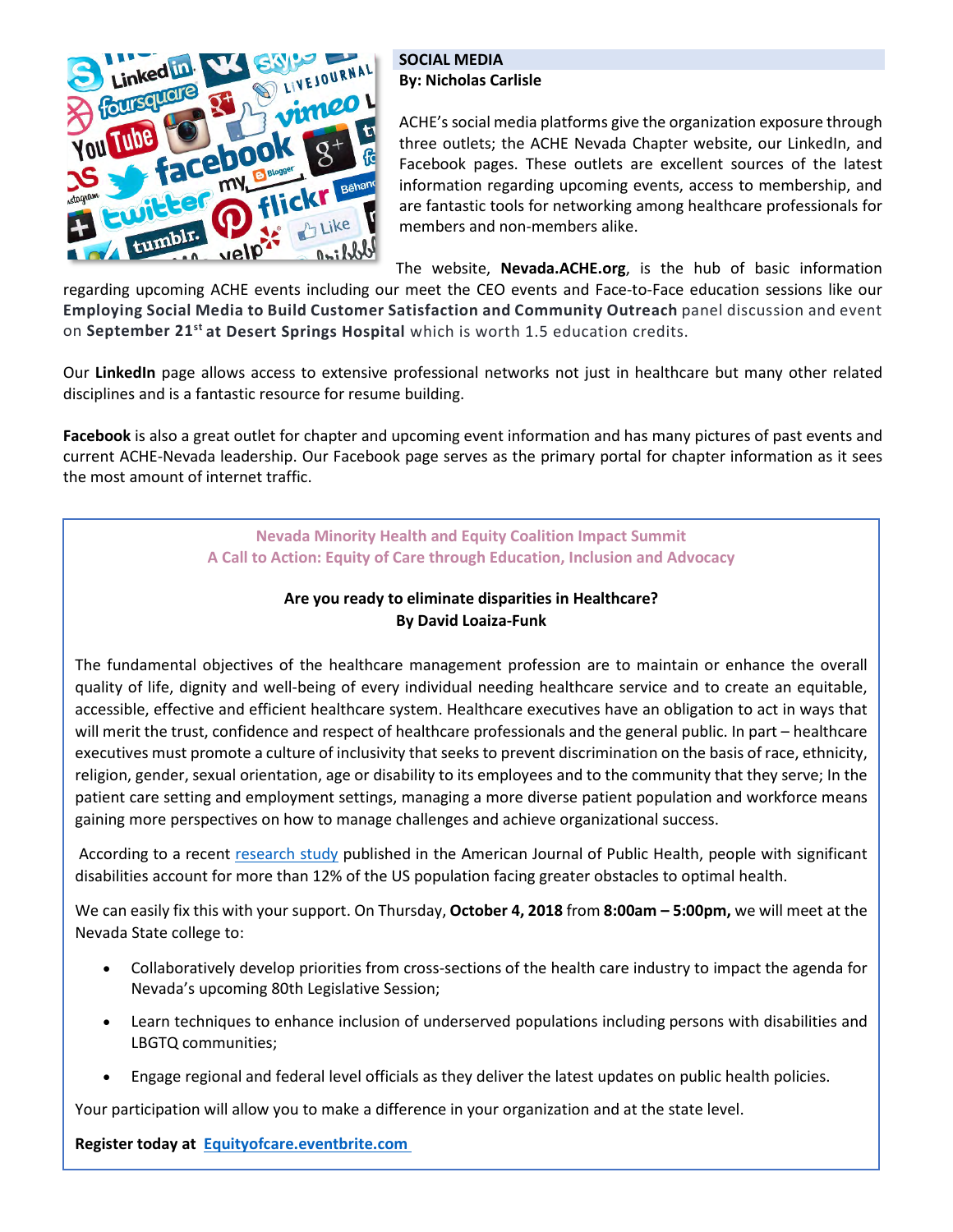# **Mentorship Program**

#### **ACHEmentorshipNV@gmail.com**

hea

 $\mathcal{Q}$ etting the $\circ$  most out of life $\circ$ <br>ISN'T ABOUT HOW MUCH you keep for yours you pour, into others

The ACHE mentoring program has been a great opportunity to get to know and provide mentoring to an up and coming healthcare administrator. Specifically, Andrew Welcome and I have meet either in person or by phone each week since the program began. Andrew has just begun his final year of his MHA program and was on an internship here in Las Vegas. I spent a good amount of time showing him productivity reports, discussing ED metrics, and the importance of ensuring both are in line. Andrew was able to use these learnings and apply them directly to his summer internship which just ended last Friday. He was able to create some reports that broke down turnaround time data and made it easier to see where the delays were occurring. Several individuals at the company he was interning for have expressed appreciation for the work he did and are using the reports he created. We were able to use our time as mentor and mentee to help prepare him for his rotation and the information I was able to teach him helped him create a meaningful experience. Overall, the mentorship program has been very positive for me, and I believe for Andrew as well."

Roger Winslow - Mentor

"I've enjoyed getting to know my mentee at a professional and personal level, and we've had so much fun working through her life goals and next steps on how to achieve them. She's definitely motivated and it is so refreshing to see young talent that is focused on making her career all about giving back to the community in a positive way!

Why mentor? Because we all have more to give. And giving to someone to help them get better is a way to make the biggest difference. "

Stephanie Lim - Mentor

"Mentoring these young executives has been such a rewarding experience. I'm learning much more from my proteges than I'm sure they're learning from me. It's been a pleasure to discuss their career goals and to see their commitment to lifelong learning. The proteges I'm working with are thoroughly dedicated to improving themselves and our industry. It's an honor to work with them."

Kurt Houser - Mentor

"The mentorship program has been a great way to help aspiring early careerists maximize their potential while also encouraging the mentors to expand our own horizons. I've really enjoyed working with my mentee because working with someone with a different background and had a different career path is refreshing. It will be especially exciting to see how he and the next wave of health care executives influence this field of healthcare."

Khanh Anderson - Mentor

"As a (very!) senior level executive, it's rewarding to continue to give back to ACHE and the field I love through this mentor program and, as well, to have had a part in a young affiliate's transition from retail to healthcare administration!"

Patrick Hays – Mentor

"I have benefited in the past from mentor relationships and was grateful to return the favor as an ACHE mentor. This program has provided a natural way to develop relationships, offer advice, and seek/receive feedback. My mentee has taken his role seriously and has initiated frequent communication. We meet often and are both elevated by the discussion. I anticipate the relationship to continue for years to come and am grateful for the structure that the mentorship program has provided."

Isaiah Zirkle - Mentor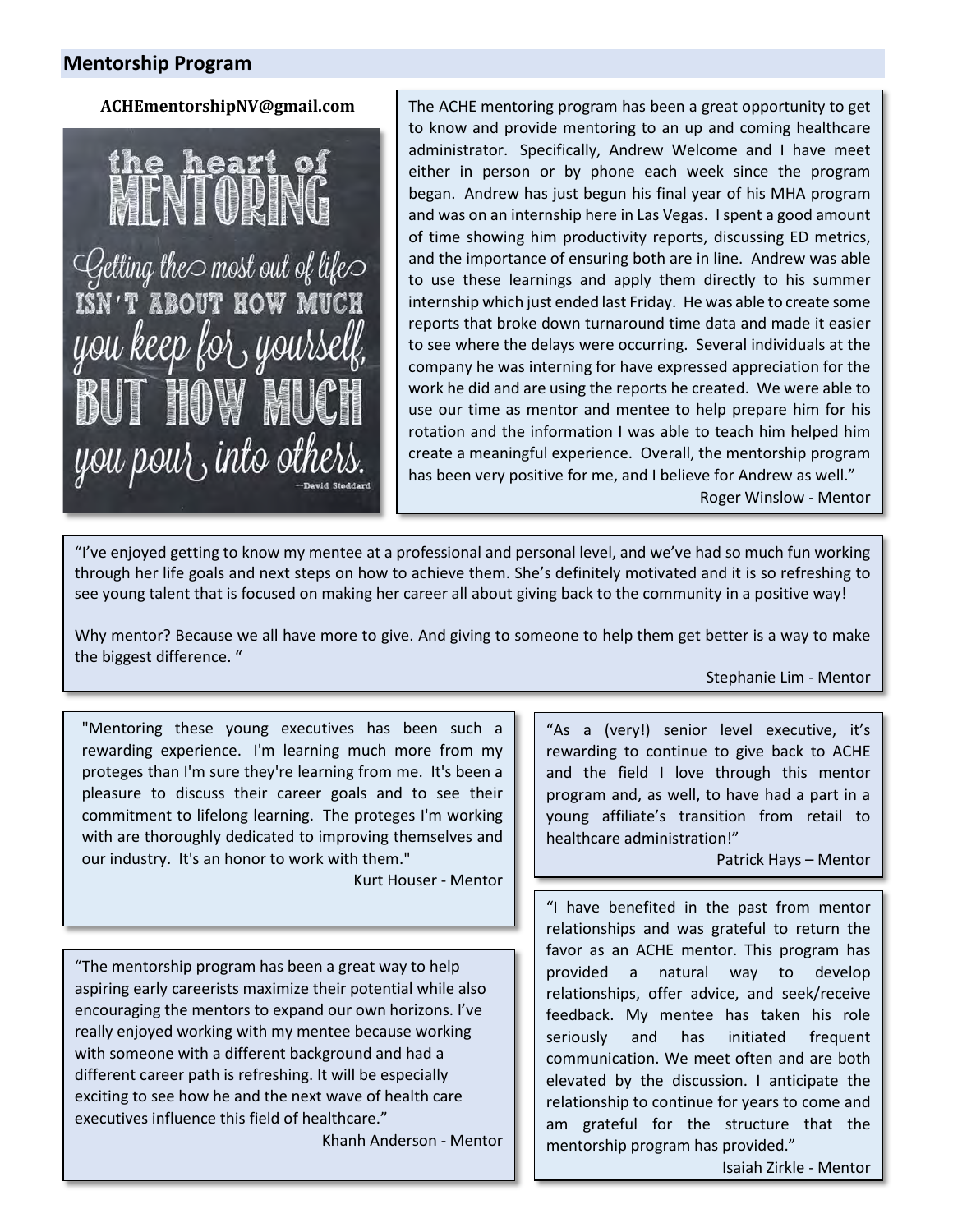# **Nevada Health Care Forum Addressesthe Changing Impact of Health Care at Leader's Conference in Las Vegas 11th Annual Conference Scheduled for October 9, 2018 By Todd Lefkowitz**

The Nevada Health Care Forum, the largest gathering of health care professionals in the state, will host its 11<sup>th</sup> annual forum to address the changes affecting the nation's health care systems. Hosting many of the industry's leading health care executives, in addition to state and federal officials, this year's forum will be held from 8 a.m. to 5 p.m. on Tuesday, Oct. 9, at Enclave event center in Las Vegas. A cocktailreception will immediately follow the event.

This year's event will highlight and address the national impact of health care reform, and the evolution of changes in health care from health and wellness, enhancements in technology, consumer and provider engagement, healthcare quality and implementation of significant health care policies and strategies. The one-day forum includes keynote speakers, panels, and discussions about relevant topics from a diverse range of industry experts.

NVHCF is proud to provide four new and exciting key presentations for attendees this year:

**Halee Fischer-Wright, M.D.,** National President and CEO of MGMA, and author of *Back to Balance: The Art, Science and Business of Medicine,* will present a unique prescription for fixing America's health care woes, based on her thirty years of experience as a physician and industry leader.

**John Gorman,** Founder & Executive Chair of The Gorman Health Group will discuss the outlook for Medicare and Medicaid in Year 3 of the Trump Administration.

**J.D. Kleinke,** medical economist & author, will outline how organizations can avoid the pitfalls and seize the opportunities associated with the long overdue computerization of American medicine in his presentation: American Medicine 2.0 – the Revolution will be computerized.

Dave Logan, PhD, Chief Transformation Officer for P3 Health Partners and Senior Lecturer at USC Marshall School of Business will discussleadership and clinician engagement in healthcare.

Key panels and discussions at this year's forum include:

- **Industry leaders view of the "National State of Health Care"**
- Health care issues impacting the "State of Nevada"
- Disaster Preparedness: the role in disaster preparedness and response efforts for natural or man-made disasters, pandemic outbreaks or terrorist attacks
- Technology: major IT implementation and its impact on clinical outcomes
- Personnel: leadership and employer trends in health care
- Healthcare beyond tradition bricks and mortar

Each year, hundreds of Nevada's health care leaders gather at the Nevada Health Care Forum to attend panels and discussions about relevant industry topics from prestigious speakers. Attendees span a wide variety of interests and professions related to the health care industry, including providers, employer group and health plan/insurance executives, government officials, students, members of the media and consumers. More than 350 people attended the forum last year. Past speakers have included governors, U.S. senators and representatives, executives of prominent health care companies and policy leaders.

"The Nevada Health Care Forum provides a valuable opportunity to learn more about our health care issues from some of the most respected industry experts our nation has to offer," said Todd Lefkowitz, member of the Nevada Health Care Forum Steering Committee. "This year's forum promises to be exciting and thought-provoking as the pace of our health care services, systems and patient care continues to accelerate. Anyone invested in the future of health care in Nevada and beyond is encouraged to attend and gain important insights from a wide range of knowledgeable speakers."

ACHE Members get a discounted advance rate (priorto 10/1/18) of \$150. To register, visi[t www.nevadahealthcareforum.com.](https://urldefense.proofpoint.com/v2/url?u=http-3A__www.nevadahealthcareforum.com&d=DwMGaQ&c=9fZnZOgPWmHmvevlab4V4DSjtBMjorSlbQYfK_MauDg&r=FAmhtjqaISz8dVQoW-QtTEYHoefMXkvDDJGf4uF-Jve016TRARYhRt6wvHMnoEeT&m=flJsfD2gPnJKMpCFPOuCGD3a0YbD69kJJ0lIStsLC8Y&s=6IHZYBcqVTT8vh-xlK2QCOHKE_bq8Bsko78KmZ5i-ys&e)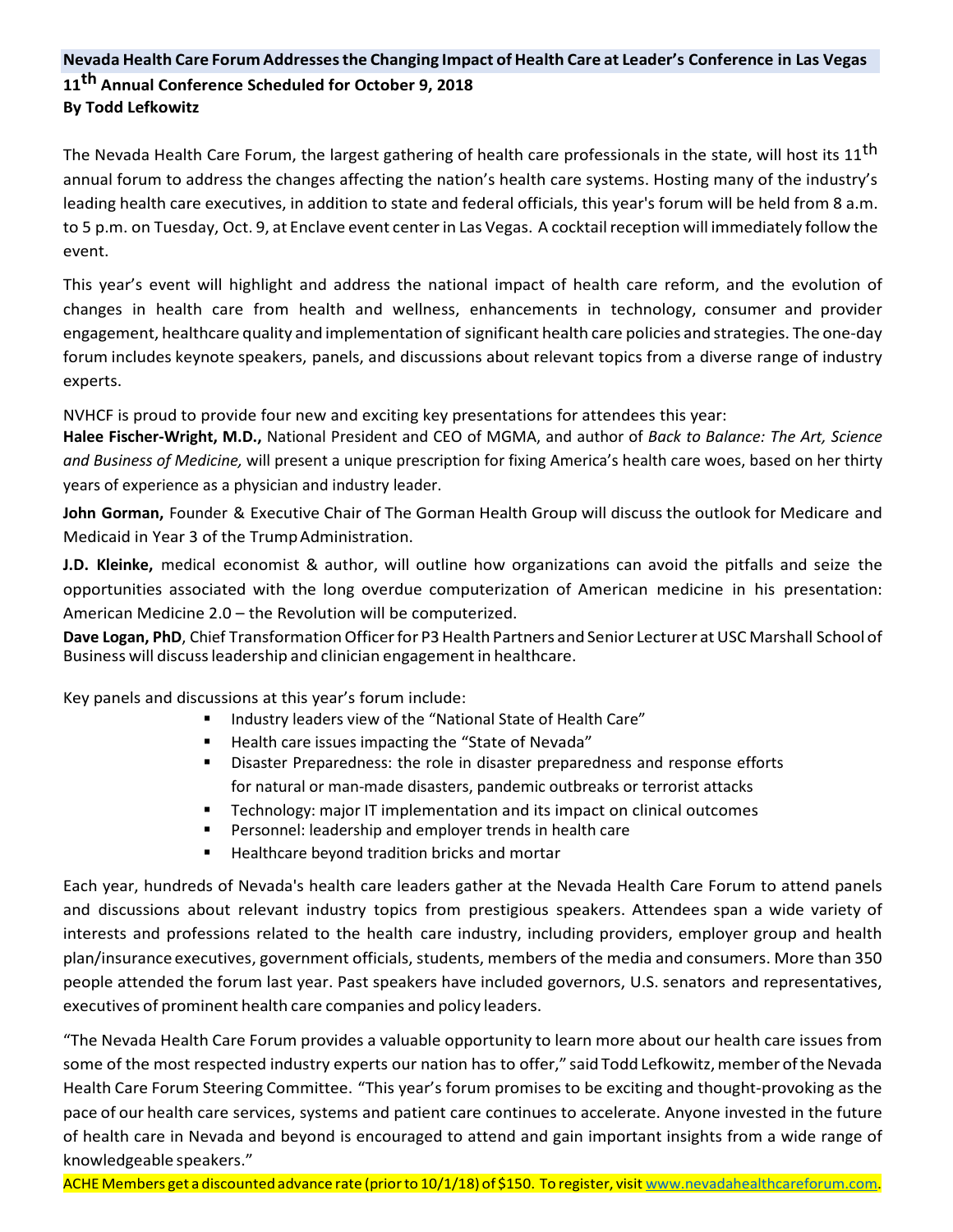# **Healthcare Leadership By Jay Hay**

Healthcare leaders face a dynamic and changing industry. In the workplace, it is vital to have essential leadership qualities to adapt to the emerging healthcare market. Tomorrow's healthcare leaders will need to possess specific abilities to navigate the evolving healthcare models to be successful. The top 5 leadership skills that are indispensable and need to be developed are communication, empathy, selflessness, authenticity, and vision/strategy.

#### **1. Communication**

Great leaders are highly skilled listeners that make time for their internal and external stakeholders. They can communicate their organizational goals down to specific tasks. Executives must be proficient in all forms of communication which include phone, email, and one-on-one. Similarly, a leader should be regularly available for staff to discuss issues and concerns. Effective communicators build relationships with their customers to advance the organization for their patients.

#### **2. Empathy**

A reliable way to build trust is through empathy. It can bring people together through mutual understanding and nurture teams. Leaders will be able to recognize another person's feelings and experiences. It enables leaders to engage their employees by predicting the effect of their decisions. The ability to put yourself in another person's shoes is critical to be a competent leader. Leaders that lack empathy can have a significant cost to the organization by failing to act in a reasonable amount of time. Inspiring loyalty by understanding the human condition and the environment in which it operates will help make better leaders.

# **3. Selflessness**

The act of selflessness is about putting others before yourself. It is a mindset that life is not about your own wants and desires but about serving others. This attitude brings purpose and meaning to one's life. Healthcare leaders need to put the community's requests above their personal preferences. To be selfless, it is essential to broaden your perspective, think about how people feel, and be selfless when no one is looking. Finally, selflessness is taking pleasure in another person's happiness.

#### **4. Authenticity**

Leaders that are fake won't get far in a healthcare career. The best leaders are authentic and connect with their employees. Authentic leaders are thoughtful, have a sense of humor, and can express themselves freely. These individuals have a realistic perception of reality and are accepting of other people. A passion and commitment to what they say and do define their character. People who are phony and false will have trouble building trust and engaging their coworkers within the organization.

# **5. Vision/Strategy**

Most importantly, healthcare leaders need a vision/strategy for their organization. During times of fundamental change, it is vital to develop and retain leaders. Strategic leaders that have a vision can challenge the predominant viewpoint without provoking outrage or cynicism. These exceptional individuals can act on the big and small pictures at the same time without deviating from their goals. A strategy is implemented through inquiry and advocacy, through engagement without command, and from a sense of humility and deep respect for their peers. Senior leadership must be equipped to manage large-scale transformation. Developing leaders from within will help lead the organizational change instead of being forced to hire from outside. Identifying emerging strategic leaders is the key to a successful transformation.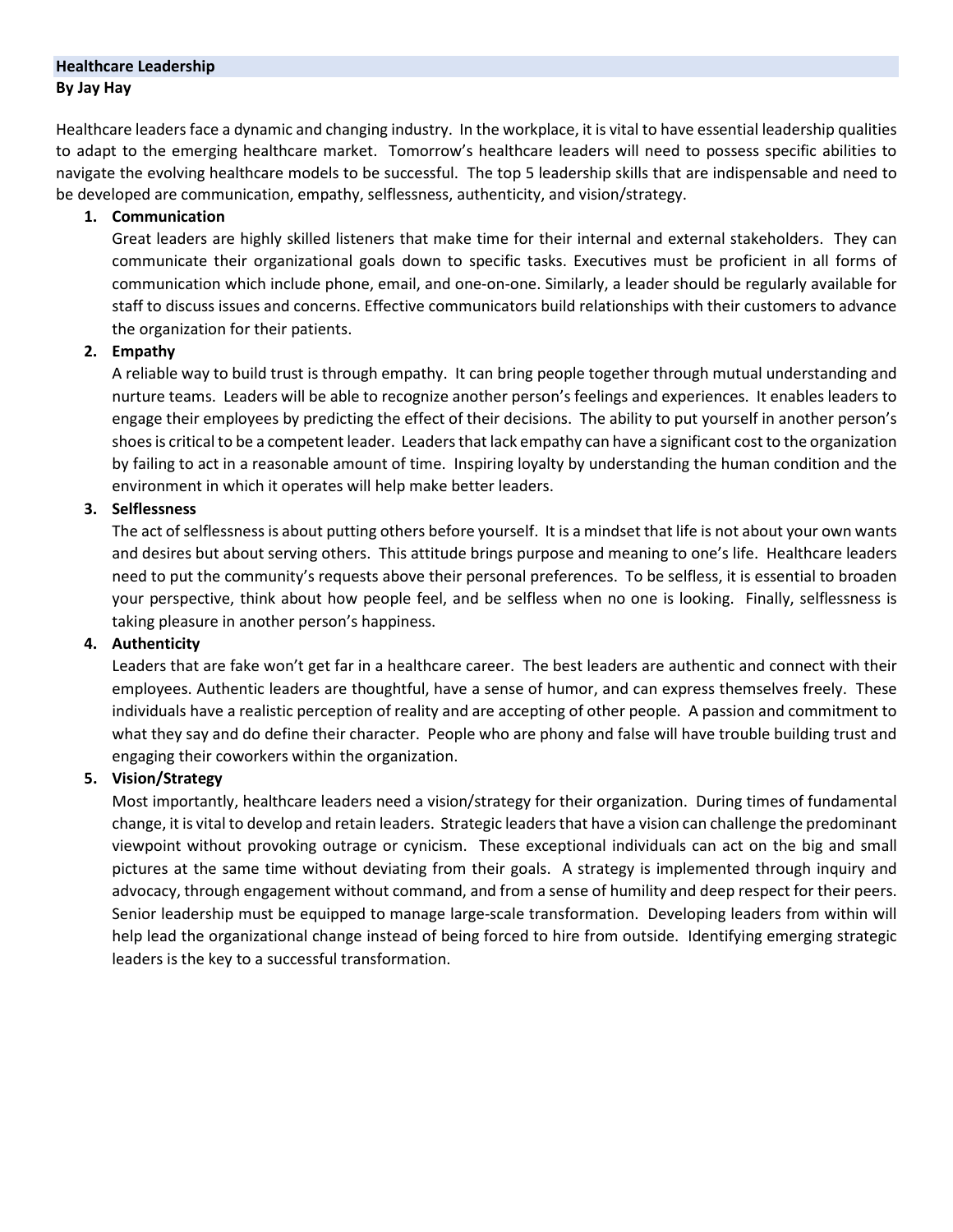#### **Higher Education Update**

#### **By Chris Cochran, Professor and Chair, Department of Health Care Administration and Policy, UNLV School of Community Health Sciences**

The 2017-18 Academic year turned out to be an extremely successful one for the UNLV Department of Health Care Administration and Policy (HCAP) as it's Master of Health Care Administration program received its accreditation from the Commission on Accreditation of Healthcare Management Education. UNLV's MHA program is now the first accredited program in Nevada. In addition, the undergraduate degree in health care administration was recertified by the Association of University Programs in Healthcare Education (AUPHA). During the review process, the reviewers acknowledged the commitment from the local health care professions in their partnerships with the UNLV programs. The department was also cited by the UNLV Provost's office for the Academic Assessment Award for their work on accreditation and recertification.

In addition to these activities, the School of Community Health Sciences, which houses the HCAP program, is undergoing the review process to become accredited as a School of Public Health. UNLV expects to have a final decision on its accreditation status before the end of the year.

The program, which has more than 60 Masters degree seeking students and more than 250 undergraduate students relies on its community partnerships in providing internships and practicums experiences for its students.

Also during the year, the Executive Master of Health Care Administration (EMHA) graduated it first cohort in May, 2018. The EMHA started in January 2017 and recently admitted its fourth class.

#### **Five Effective Ways to Recruit Top Talent in a Candidate Market By Rosie Saenz**

We thought recruiting top talent in the healthcare industry was tough last year, it just got tougher in 2016! As an executive recruiter for the past 15 years, I've experienced firsthand the ebbs and flows of the talent market. Before the formal statistics are presented, search firms gain clues as to where the market is headed. During this past quarter, on several occasions we've heard candidates say: 'I'm also speaking to company X and company Y about a similar position and have an offer on the table.' A great



thing to hear for the economy and for the candidates, but makes it that much tougher to fill a position as a recruiter and an employer.

Check out the statistics: healthcare is among the most rapidly growing industries in this country. The U.S. Department of Labor's Bureau of Labor Statistics reported that healthcare employers added 37,000 new jobs in March, with most of the increase occurring in ambulatory healthcare services (+27,000) and hospitals (+10,000). For the past year, healthcare employment has increased by 503,000 positions.

According to CareerBuilder's annual job forecast, U.S. employers remain confident in their hiring plans, with 36 percent of employers planning to add full-time, permanent employees in 2016. Nearly half of employers (47 percent) plan to hire temporary or contract workers.

Knowing we have a challenging recruitment year ahead, we can be prepared by implementing these five effective ways to recruit top talent in a candidate market:

- 1. **Qualify the candidate, but don't assume anything.** It's the time to be very open-minded. If someone says they are hesitant about relocating, don't close the door. Further discussion may lead to a change of mind.
- 2. **Broaden your scope.** Here's an example. Recruiting for a position in San Francisco recently, I focused my outreach efforts in California. I assumed candidates outside of California would find "sticker shock" due to the cost of living in San Francisco and it would be a tough sell. I finally gave in after a declined offer from a California candidate (who had two other offers), and started outreach outside of California. I was still cautious. A Boston candidate surfaced who had friends in San Francisco! She was hired!
- 3. **Sell your company/position and anything else that helps the candidate see your role as their #1 choice.** What is your company doing that is so special and how does this position fit into those plans? If you know what is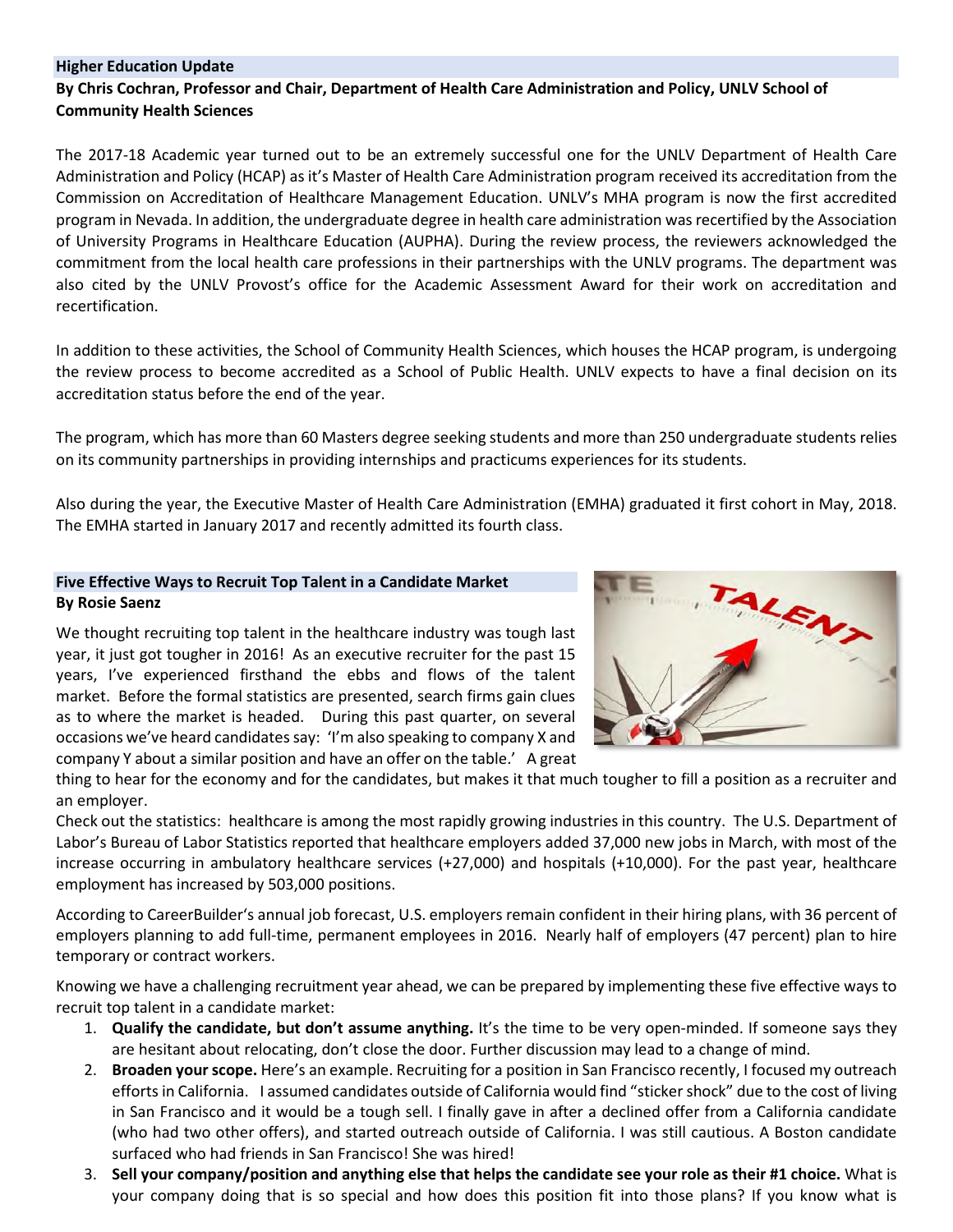important to candidates like schools, outdoor recreation (hiking trails, cycling, golfing, etc.), spouse's employment possibilities, etc. you can assist by providing them as much information to help them make their decision.

- 4. **Make it a great interview experience.** This is Recruiting 101, but it is even more important in this candidate market. Candidates are looking for a good match with the company, position and culture. However, they also remember how you made them feel—many times that is the tipping point if they have several other positions they are considering. It starts at the reception desk. Were they welcomed and made to feel special, not "just another candidate applying for a job?" In the senior leadership positions, candidates want to really get to know the person they will be working for. A meal in an informal setting allows the interviewer and the candidate to get to know each other better. Be cognizant of who is part of the interview panel and encourage those individuals to be positive. Every position has its challenges, but it is not the time to be negative about the organization.
- 5. **Communicate and keep communicating with the candidate.** This is probably one of the most critical things to keep in mind. No one likes to feel ignored. It may not always be feasible to give updates throughout the process; however, you can let candidates know that you haven't forgotten about them. Additionally, during this time we can be checking to see what is going on with the candidates' other opportunities. If they are getting close with an offer on another position, we may be able to help expedite things internally, so we don't lose them as a candidate.

Certainly, my perspective comes from recruiting leaders in healthcare organizations. Some of what I've said may need to be tweaked when you are recruiting for other positions. However, there is no question we are seeing a candidate-driven market and if we want to effectively recruit top talent, we're going to need to focus on the candidate's priorities as well as our own!

# **National ACHE Resources and Articles**

**ACH ENEWS** 

ACHe-news is delivered to all members biweekly and features the latest ACHE news and resources, as well as an aggregate of current articles from leading publications. See link below. <http://www.ache.org/newclub/newslttr/ENEWS/ENEWS.cfm>

The one-stop source exclusively for ACHE members

**ACHE Professional Development Digest** Turning Learning into Results

The Professional Development Digest is delivered to all members biweekly and each issue features in-depth information about an upcoming ACHE program or event, a Career Corner that offers tips and resources and a calendar of upcoming face-to-face and online programs. See link below. <http://www.ache.org/newclub/newslttr/pdd/pdd.cfm>

# elevating leadership

Insights and Strategies for Healthcare Leaders

Elevating Leadership is a digital publication that provides high-level perspectives on the top challenges facing healthcare leaders like you. See link below.

[http://www.ache.org/newclub/newslttr/Elevating\\_Leadership/index.cfm](http://www.ache.org/newclub/newslttr/Elevating_Leadership/index.cfm)

# **Now's the Time to Get Certified – Get your FACHE (Fellow Status)**

Become a Fellow of the American College of Healthcare Executives (FACHE) and earn the distinction of board certification in healthcare management!

Click the link below to see the steps necessary to advance to FACHE status.

<http://www.ache.org/mbership/credentialing/steps.cfm>

Have you wanted to get your Fellow status and FACHE credential, but have been putting it off? Now is the time to act. Make getting Fellow status one of your priorities and take advantage of this offer: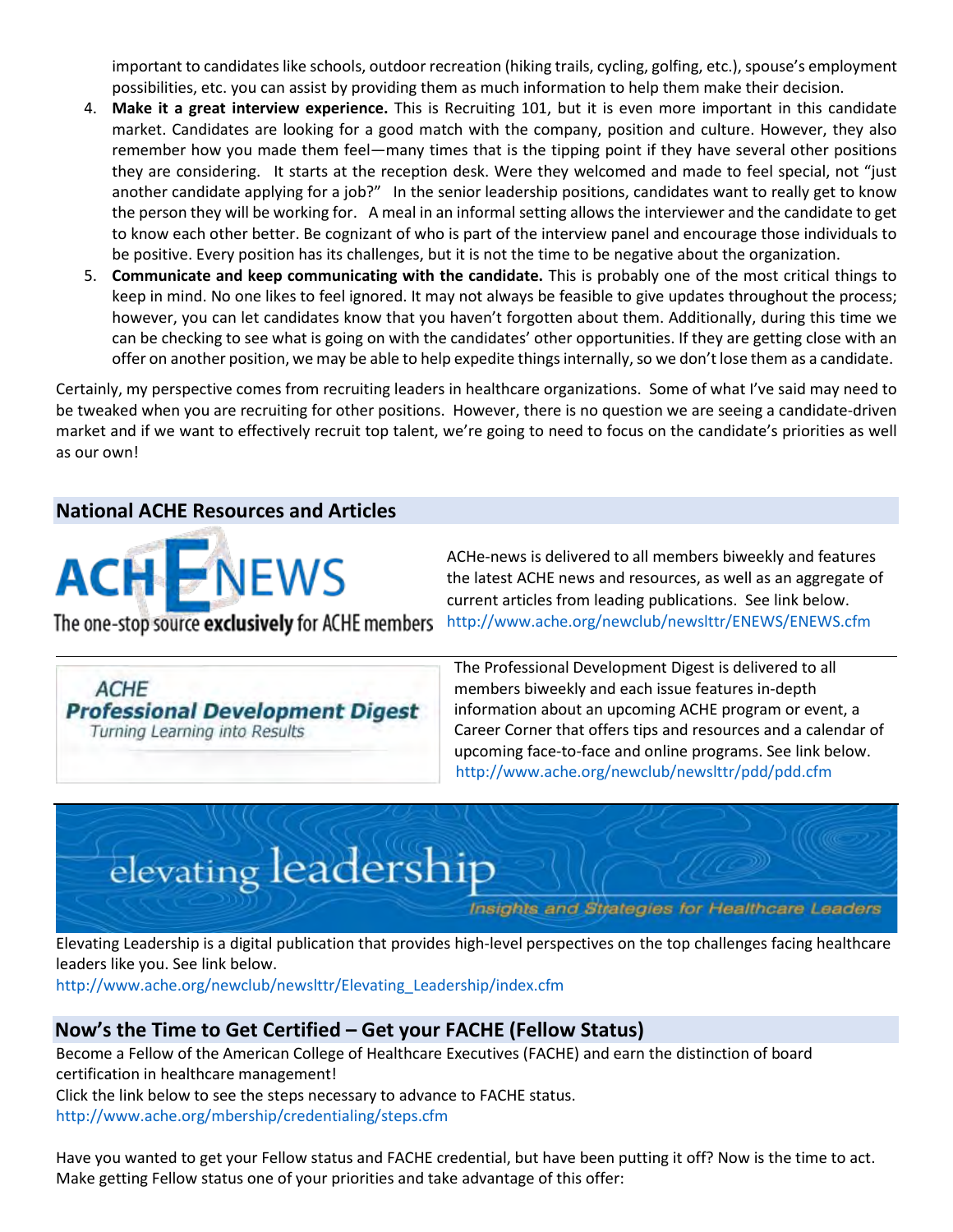#### **New Simpler Process**

ACHE has simplified the process for pursuing Fellow Status. It also has a broader definition of management experience. Go t[o](http://www.ache.mbership/credentialing/index.cfm) [www.ache.mbership/credentialing/index.cfm](http://www.ache.mbership/credentialing/index.cfm) or the credentialing link off of ACHE's home page.

#### **National Promotion - Exam Fee Waiver**

Now is the perfect time to apply for Fellow status in ACHE. When you submit your completed application by June 30, 2018, along with the \$250 application fee, ACHE will waive the \$200 Board of Governors Exam fee pending application approval. The waiver will be valid for six months after your application has been approved.

#### **Chapter Resources**

The Nevada Chapter is pursuing a 1.5 day Board of Governors exam prep workshop. Contact Bill Butcher at williamrbutcher@gmail.com for more info.

#### **Online Resources**

ACHE offers numerous resources to members who are pursuing Fellow Status. Go to the Credentialing section of ACHE's website a[t](htp://www.ache.org/) [www.ache.org.](htp://www.ache.org/) 

Members preparing for the Board of Governors Examination can access the Exam Online Community as a complimentary and supplementary resource that can boost their confidence and help them succeed. The interactive platform gives Members the opportunity to learn and glean study tips from others taking the Exam. It also provides an opportunity to discuss Exam topics with experts for better understanding and the option to participate in study groups. Join the Exam Online Community a[t](http://www.ache.org/mbership/credentialing/OnlineCommunity/bogcommunity.cfm) [bogcommunity.ache.org.](http://www.ache.org/mbership/credentialing/OnlineCommunity/bogcommunity.cfm) 

# **ACHE National News**

# **National News | Q3**

#### **Are You Leading for Safety?**

Healthcare leaders are guided by the highest calling—to care for those who entrust their care to us. This means that we must keep our patients and workforce safe. Improving healthcare safety requires leaders who are committed to take a stand.

That is why ACHE has partnered with the Institute for Healthcare Improvement/National Patient Safety Foundation Lucian Leape Institute and other safety experts to help healthcare leaders take a stand.

Join us and commit to leading for safety by signing the We Lead for Safety pledge online at **[ache.org/Safety](http://safety.ache.org/)**. While you are there, you can find resources, tools, self-assessments and best practices to help your organization measure, build and sustain a culture of safety.

# **Maximize Your Leadership with ACHE's CareerEDGE**

Are you taking advantage of your complimentary access to **ACHE's CareerEDGE**®? More than 4,300 of your fellow ACHE members have registered for this unique and interactive tool designed to support you in planning and managing your career. Early careerists and senior executives alike can use the tool to support their own career development as well as those they lead. CareerEDGE includes free assessments and tools to enhance your self-awareness as well as a comprehensive framework that makes it easy to map a plan to achieve your goals. Visit ou[r CareerEDGE webpage](http://www.mmsend52.com/link.cfm?r=wO3EeMB4AJqTSlvfw3c6Kw%7E%7E&pe=8PCvBwLQFliiNdmD7ltc1y5T2IDdKMXvgMiP8IWxRwhhbGu1Q7VhY5zzO0H6ffs5cd0pJhaoIiRM3whjAwMXwQ%7E%7E) to login and explore CareerEDGE today!

#### **Attend a Local Prep Course for the BOG Exam**

A new review course is available to help ACHE Members prepare for the Board of Governors Examination. The *BOG Exam Prep: Brought to You by ACHE and Your Local Chapter includes a thorough content review of the 10 knowledge* areas addressed in the Exam, practice test questions and test-taking strategies. Participants may earn up to 12 hours of Face-to-Face Education credit when they complete the review course.

Three ACHE chapters recently piloted the *BOG Exam Prep*, and course revisions are being made based on participants' feedback. The national rollout for the course is planned for September 2018.

Members who would like to take the new review course through a local ACHE chapter should contact their chapter leadership to learn more and express their interest in preparing for the Exam.

*BOG Exam Prep* is also available as an On-Location Program. Contact Katherine M. Stack, FACHE, manager, program development, Division of Professional Development, at (312) 424-9304 or [kstack@ache.org](mailto:kstack@ache.org) for more information.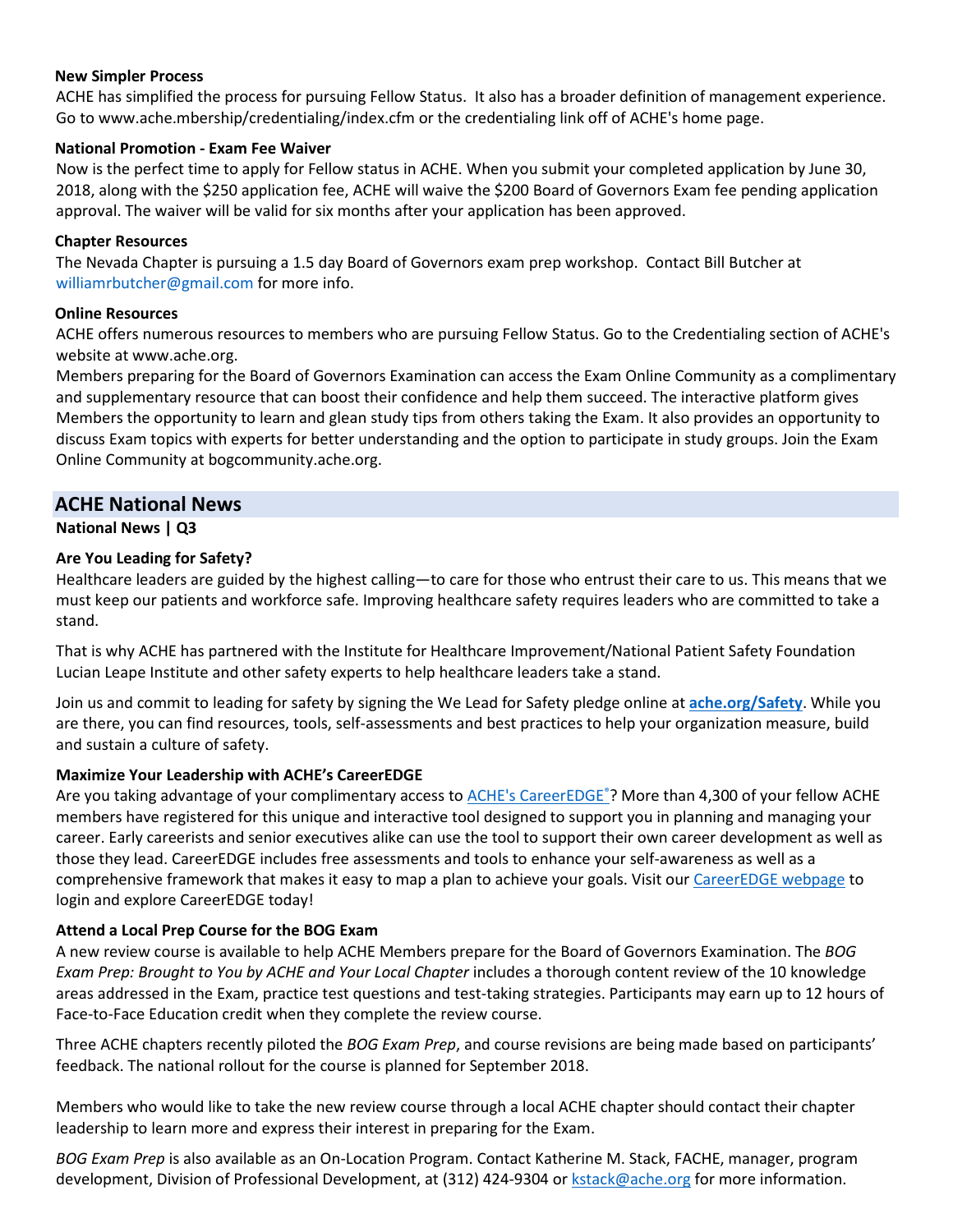#### **Share Your Professional Announcements**

Improve your visibility in the healthcare field and build your professional brand by sharing career updates with ACHE. Have you started a new job or been promoted recently? Are you planning to retire? If the answer is yes, then get yourself listed in the "On the Move" section of *Healthcare Executive* magazine! All you have to do is email the job title, organization and location of both your former and your new job, as well as a high-resolution headshot, t[o he](mailto:he-editor@ache.org)[editor@ache.org.](mailto:he-editor@ache.org)

#### **Offering a Postgraduate Fellowship? ACHE Can Help**

If your organization is offering a postgraduate fellowship for the upcoming year, we encourage you to add it to the Directory of Postgraduate Administrative Fellowships at **[ache.org/Postgrad](http://www.ache.org/postgrad/)**.

As a healthcare leader, you know how crucial it is to attract and develop highly qualified professionals in your organization. Gain exposure and start attracting top-notch applicants by posting your organization's program on the [directory.](http://www.ache.org/postgrad/) You may add a new listing or update a previous one at any time by completing the **[Online Listing Form](http://www.ache.org/postgrad/AddListing.aspx)**.

**Questions?** Please contact Audrey Meyer, membership coordinator, Division of Member Services, at (312) 424-9308 or email [ameyer@ache.org.](mailto:ameyer@ache.org)

#### **ACHE Communities Can Enhance Members' Experience**

ACHE offers four community groups that align with our members' professional backgrounds and commitment to diversity and inclusion. Encourage members in your area to join any of the communities that meet their professional needs and goals (pending satisfaction of eligibility requirements).

ACHE Forums: [Asian Healthcare Leaders](https://www.ache.org/Membership/MemberAHLF.aspx) | [LGBT](https://www.ache.org/Membership/MemberLGBT.aspx) [| Healthcare Consultants](https://www.ache.org/newclub/forums/consultants/) | [Physician Executives](https://www.ache.org/newclub/forums/physicianexecutives/index.cfm) 

Sign up today! Join or renew one or more of these groups for an annual fee of \$100 each in addition to your ACHE membership dues. All benefits are accessible online and include a quarterly newsletter, an exclusive LinkedIn Group and special designation in ACHE's online Member Directory.

**Questions?** Please contact Liz Catalano, marketing specialist, Division of Member Services, a[t ecatalano@ache.org](mailto:ecatalano@ache.org) or (312) 424-9374, or Erika Joyce, assistant director, Division of Member Services, a[t ejoyce@ache.org](mailto:ejoyce@ache.org) or (312) 424-9373.

#### **Forum Member Directory Connects Executives With Healthcare Consultants**

The [Healthcare Consultants Forum Member Directory](http://www.ache.org/HCFDirectory/Default.aspx) is a resource for healthcare executives and organizations seeking the services of a healthcare consultant with a specific area of expertise.

*Are you a healthcare executive searching for a consultant?* The directory's robust search functionality can help identify ACHE Consultant Forum Members who may meet your needs.

*Are you a consultant looking to gain visibility with decision makers?* Join the [Healthcare Consultants Forum,](http://www.ache.org/newclub/forums/consultants/) and select your primary area of expertise now!

#### **Are You Due to Recertify Your FACHE Credential in 2018?**

Demonstrate your continued dedication and commitment to lifelong learning by recertifying your FACHE® credential. Login to **[my.ache.org](http://www.ache.org/newclub/myache/myache_launch.cfm)** to learn when you are due to recertify. Please submit this application no later than Dec. 31; include your Qualified Education credits and your community/civic and healthcare activities. For more information, please visit **[ache.org/Recertify](http://www.ache.org/APPS/recertification.cfm)**.

You may also contact the ACHE Customer Service Center at (312) 424-9400, Monday–Friday, 8 a.m.–5 p.m. Central time, or email [contact@ache.org.](mailto:contact@ache.org)

# **ACHE Articles of Interest**

#### **Articles of Interest | Q3**

#### **Increase in Healthcare M&A Activity Continues in 2018**

The number of hospital and health system partnership transactions continues to climb, with a total of 50 transactions announced in the first half of 2018, according to a recent analysis by Kaufman Hall.

Activity remains particularly strong among not-for-profit hospitals and health systems, with 16 of 21 transactions announced in the second quarter involving acquisitions by such organizations, compared to five transactions by for-